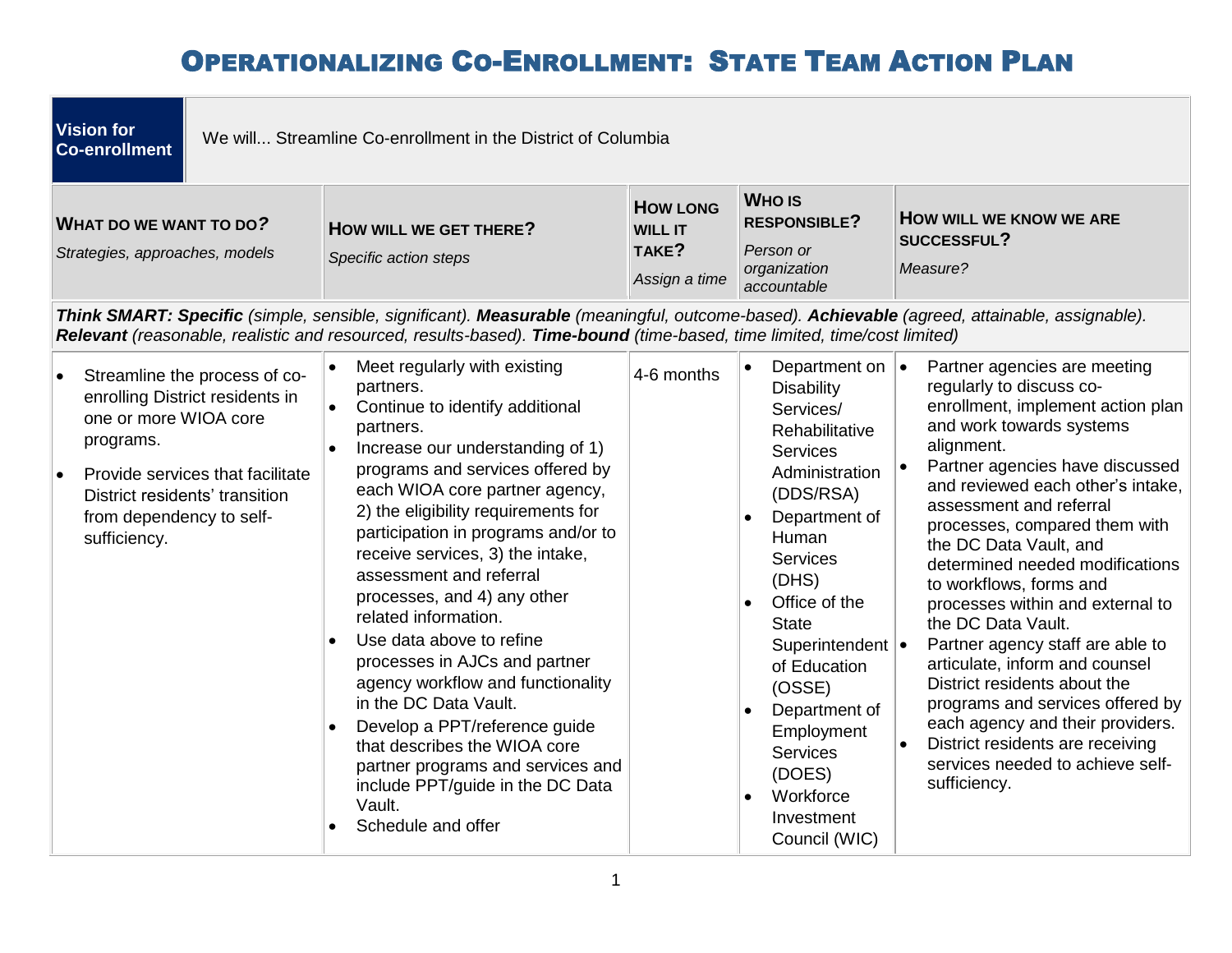## OPERATIONALIZING CO-ENROLLMENT: STATE TEAM ACTION PLAN

|                                                                                                                                                                                                                                           | orientation/training for staff at<br>partner agencies.                                                                                                                                                                                                                                                                                                                                                                           |                    |                                                                                                                                                                                                                                                                                                                                                                                                                                                                                                                                                                                                                                                                                                                                                                                                                                                                                                                                                                                                                                                                                                      |
|-------------------------------------------------------------------------------------------------------------------------------------------------------------------------------------------------------------------------------------------|----------------------------------------------------------------------------------------------------------------------------------------------------------------------------------------------------------------------------------------------------------------------------------------------------------------------------------------------------------------------------------------------------------------------------------|--------------------|------------------------------------------------------------------------------------------------------------------------------------------------------------------------------------------------------------------------------------------------------------------------------------------------------------------------------------------------------------------------------------------------------------------------------------------------------------------------------------------------------------------------------------------------------------------------------------------------------------------------------------------------------------------------------------------------------------------------------------------------------------------------------------------------------------------------------------------------------------------------------------------------------------------------------------------------------------------------------------------------------------------------------------------------------------------------------------------------------|
| Provide District residents with<br>comprehensive access to<br>WIOA core programs and<br>services at each of the<br>American Job Centers, WIOA<br>core partner agencies, other<br>partner/provider agencies, and<br>via the DC Data Vault. | Identify key staff members from<br>$\bullet$<br>WIOA core partner agencies<br>and other agencies to co-locate<br>in the American Job Centers<br>on specific dates and times.<br>Include key data about partner<br>agencies' program and<br>services in the DC Data Vault,<br>including program type, names,<br>addresses, dates, times, entry<br>educational functioning level<br>and/or other eligibility<br>requirements, etc. | 6-8 weeks<br>(DHS) | <b>DDS/RSA</b><br>List of partner agency staff co-<br>$\bullet$<br>$\bullet$<br>located in the AJCs and a<br>employees<br>schedule of activities - dates.<br>have been co-<br>times, locations, etc. is readily<br>located at each<br>available for dissemination to<br>of the AJCs<br>staff and customers at the AJCs.<br>since 2009<br>Partner agencies are able to<br>An OSSE Adult<br>report on efforts and strategies to<br>and Family<br>integrate service at AJCs and<br>Education<br>align service delivery amongst<br>provider has<br>the WIOA core partner agencies<br>been co-<br>and other partner/provider<br>located at each<br>agencies via the DC Data Vault.<br>of the AJCs<br>Increase in referrals for programs<br>since 2014.<br>and services and the ability to<br>track the data in the DC Data<br><b>DHS will</b><br>Vault.<br>assign/co-<br>Increase in enrollment in<br>locate 2 staff<br>programs and provision of<br>members in<br>needed services to District<br>the AJCs<br>resident and the ability to track<br>within 6-8<br>the data in the DC Data Vault.<br>weeks. |
| Facilitate the sharing of<br>$\bullet$<br>data amongst WIOA core<br>partner agencies to better<br>serve District residents.                                                                                                               | Create a multi-agency Data<br>$\bullet$<br>Sharing Memorandum of<br>Agreement amongst WIOA<br>core partner agencies. Draft<br>MOA between OSSE, DOES,<br>DHS and DDS/RSA was<br>developed by OSSE in early<br>May and being reviewed by<br>OSSE DAR and OGC.                                                                                                                                                                     | 4-8 weeks          | MOA being reviewed by OSSE<br>DDS/RSA,<br>Signed, multi-agency MOA.<br>DHS, DOES<br>WIOA core partners have<br>and OSSE<br>identified data elements and/or<br>Leadership<br>opportunities for data system(s)<br>and Point of<br>interfaces with each agency's<br>Contact for<br>propriety data system(s)<br>each agency                                                                                                                                                                                                                                                                                                                                                                                                                                                                                                                                                                                                                                                                                                                                                                              |